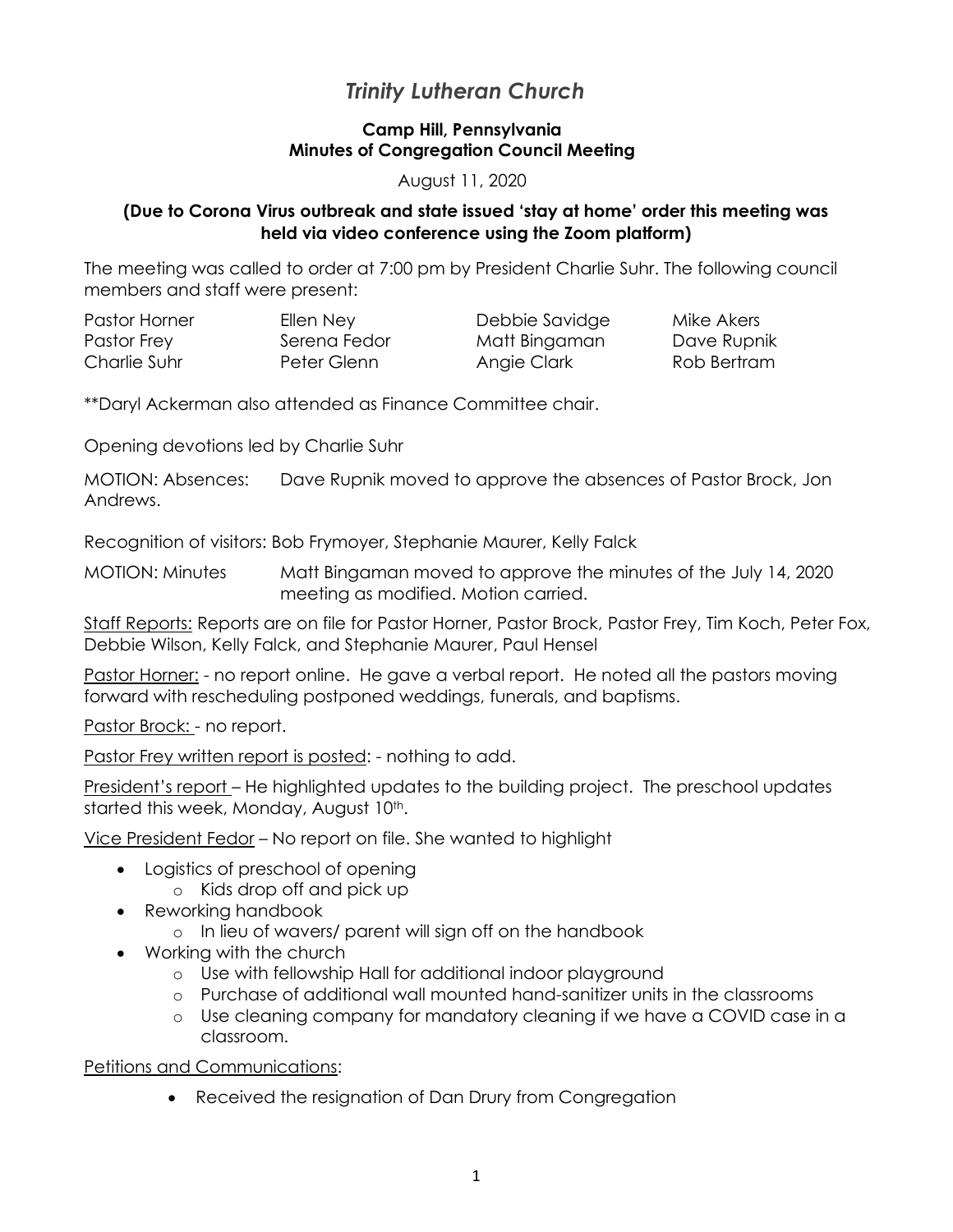- Appointment of a new council member to fill the vacancy created by Dan Drury's resignation.
	- o Council members were asked for any nominations.
	- o Finance chair, Daryl Ackerman, has shared his willingness to serve.
- Distribution of a building project progress update to the congregation as written by the Appeal team.
- A&P is requesting council's approval to proceed in recognizing the terrific service that Danelle Andrews and Jon Lobaugh have rendered to the Church during this time when we have relied on them for some much of the digital outreach.
	- o Council approved A&P to proceed.

## Committees and Teams:

## Administrative Committees:

Executive Committee:

Treasurer's Report and Finance:

Finance: Daryl Ackerman's: Report is on file. nothing to add

Appeal Finance Subcommittee: Bob Frymoyer - Report is on file. Bob gave highlights

o Discussion ensued

Investment Subcommittee: Keith Huntzinger - No report on file

Administration and Personnel: Peter Glenn, Chair – Report is on file. Nothing to add

Property Committee: Jon Andrews report is on file.

o Property is looking in air purification units for the HVAC system for more improved air quality in the building.

Strategic Planning: Bob Frymoyer' s report is on file.

## Ministry Team Reports:

Arts: Mary Haar, team lead. No report on file

Faith Formation: Serena Fedor, team lead. - No report on file

Fellowship: Rich Sten, team lead. report is on file.

IT/AV: Jon Lobaugh, team lead - No report

Missions: Mary Ellen Hettinger, team lead. Report is on file.

Publicity and Communications: Danelle Andrews, team lead. Report is on file.

Community Outreach Ministries: Mitzi Jones, team lead, Report is on file.

Give Serve Lead: Jennifer Schwalm, team lead - No report is on file.

Worship Ministry: Jane Killian, team lead. Report is on file

Youth Ministry: Tom Stank, team lead. No Report on file

Trinity Preschool Taskforce – No report on file

Appeal Awareness Team: Rick Sten - Report on file